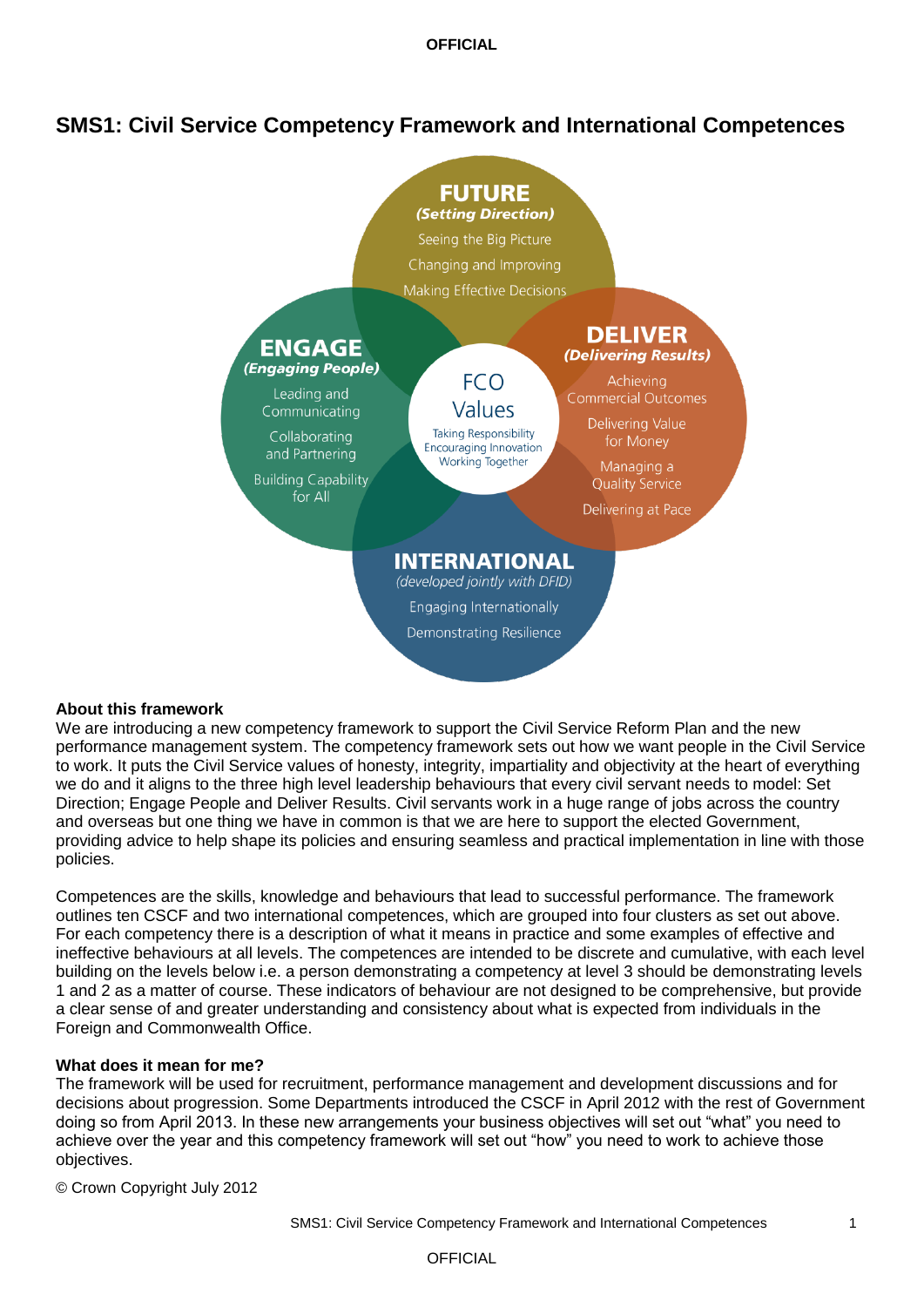Most of you will need to focus on a number of competences, usually around six, identified with your manager as being essential to your role. You are encouraged to discuss the framework with your line manager to identify the competences that apply most to your job role.

This framework has been developed in partnership with Civil Service professions. If you work as part of a profession with a separate framework this will complement your professional framework and should be used alongside it.

The FCO Competency framework consists of twelve competences. Below is a list of all the competences with a high-level summary of each one.

# **International Cluster**

#### **1. Engaging Internationally**

Effectiveness in this area is about leading internationally, engaging our staff, contacts and international partners to help deliver UK Government objectives. For all staff it"s about understanding UK Government aims in the wider UK and international context and developing productive relationships with those external contacts and partners to help deliver UK objectives. All staff are aware of cultural sensitivities in their area of responsibility. Staff build up negotiating expertise through the grades and champion and use language skills where appropriate to deepen impact. Senior leaders use the same behaviours but operate at higher levels of sensitivity and complexity. Managers have to lead and inspire teams in an international context. Staff adapt their approach to reflect the very diverse teams they manage while still promoting UK values.

#### **2. Demonstrating Resilience**

This is about helping our people to build resilience in international roles, supporting their ability to adapt to working in difficult and varied international environments; and to bounce back from crises and setbacks in these contexts. Individuals need to be aware of the impact they have on themselves and on others, and show support for others with a pragmatic attitude, perseverance and resolve. Individuals should be able to manage in a wide variety of circumstances and locations and, with appropriate support, to recover from challenges and setbacks. For leadership roles this competence would also include leading a culture of support, while promoting a proper regard for employee safety, health and well-being.

# **Strategic Cluster – Setting Direction**

#### **3. Seeing the Big Picture**

Seeing the big picture is about having an in-depth understanding and knowledge of how your role fits with and supports organisational objectives and the wider public needs. For all staff, it is about focusing your contribution on the activities which will meet Civil Service goals and deliver the greatest value. At senior levels, it is about scanning the political context and taking account of wider impacts to develop long term implementation strategies that maximise opportunities to add value to the citizen and support economic, sustainable growth.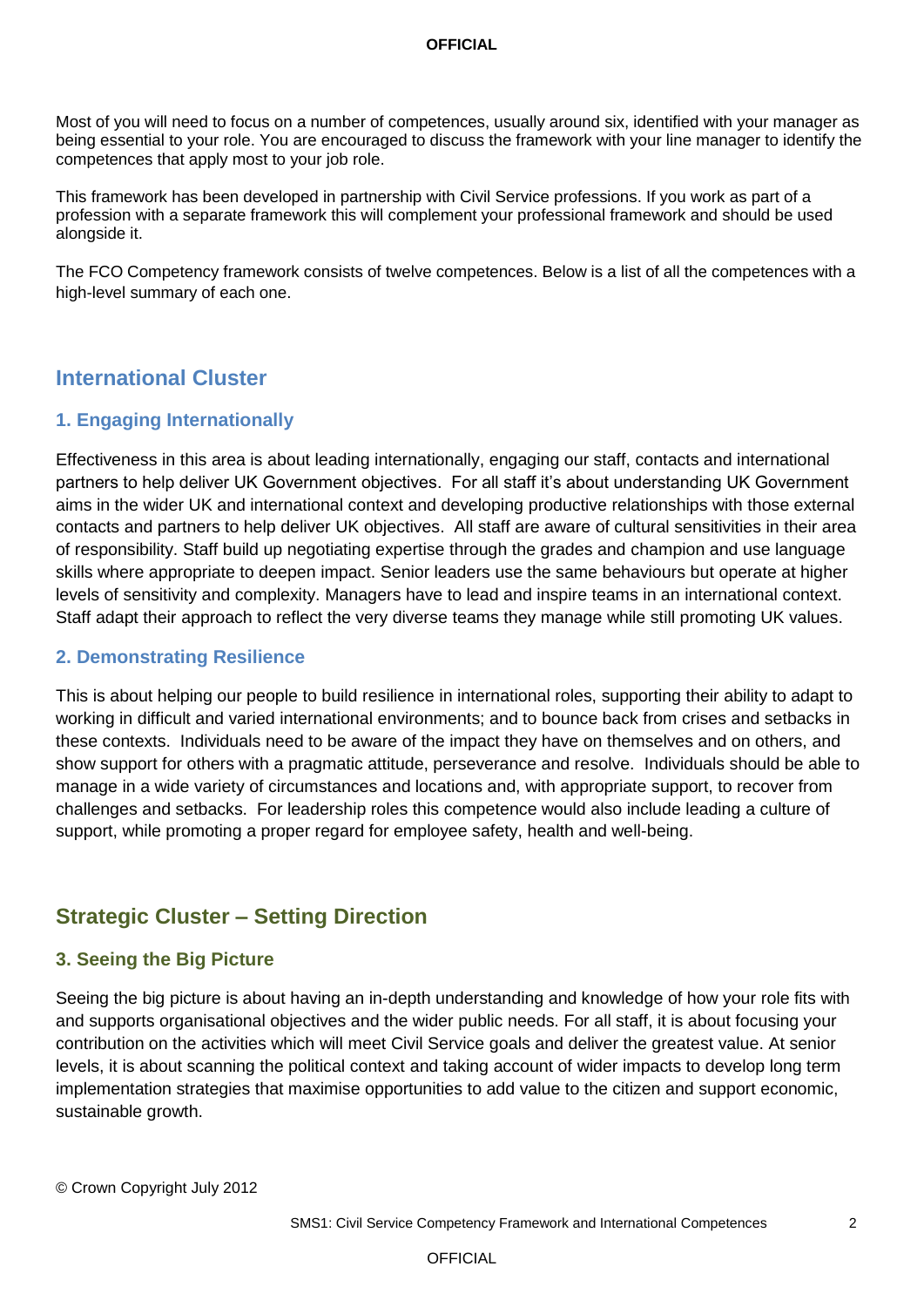# **4. Changing and Improving**

People who are effective in this area are responsive, innovative and seek out opportunities to create effective change. For all staff, it's about being open to change, suggesting ideas for improvements to the way things are done, and working in "smarter", more focused ways. At senior levels, this is about creating and contributing to a culture of innovation and allowing people to consider and take managed risks. Doing this well means continuously seeking out ways to improve policy implementation and build a leaner, more flexible and responsive Civil Service. It also means making use of alternative delivery models including digital and shared service approaches wherever possible.

### **5. Making Effective Decisions**

Effectiveness in this area is about being objective; using sound judgement, evidence and knowledge to provide accurate, expert and professional advice. For all staff, it means showing clarity of thought, setting priorities, analysing and using evidence to evaluate options before arriving at well reasoned justifiable decisions. At senior levels, leaders will be creating evidence based strategies, evaluating options, impacts, risks and solutions. They will aim to maximise return while minimising risk and balancing social, political, financial, economic and environmental considerations to provide sustainable outcomes.

# **People Cluster - Engaging People**

## **6. Leading and Communicating**

At all levels, effectiveness in this area is about leading from the front and communicating with clarity, conviction and enthusiasm. It"s about supporting principles of fairness of opportunity for all and a dedication to a diverse range of citizens. At senior levels, it is about establishing a strong direction and a persuasive future vision; managing and engaging with people with honesty and integrity, and upholding the reputation of the Department and the Civil Service.

## **7. Collaborating and Partnering**

People skilled in this area create and maintain positive, professional and trusting working relationships with a wide range of people within and outside the Civil Service to help get business done. At all levels, it requires working collaboratively, sharing information and building supportive, responsive relationships with colleagues and stakeholders, whilst having the confidence to challenge assumptions. At senior levels, it"s about delivering business objectives through creating an inclusive environment, encouraging collaboration and building effective partnerships including relationships with Ministers.

## **8. Building Capability for All**

Effectiveness in this area is having a strong focus on continuous learning for oneself, others and the organisation. For all staff, it"s being open to learning, about keeping one"s own knowledge and skill set current and evolving. At senior levels, it's about talent management and ensuring a diverse blend of capability and skills is identified and developed to meet current and future business needs. It"s also about creating a learning and knowledge culture across the organisation to inform future plans and transformational change.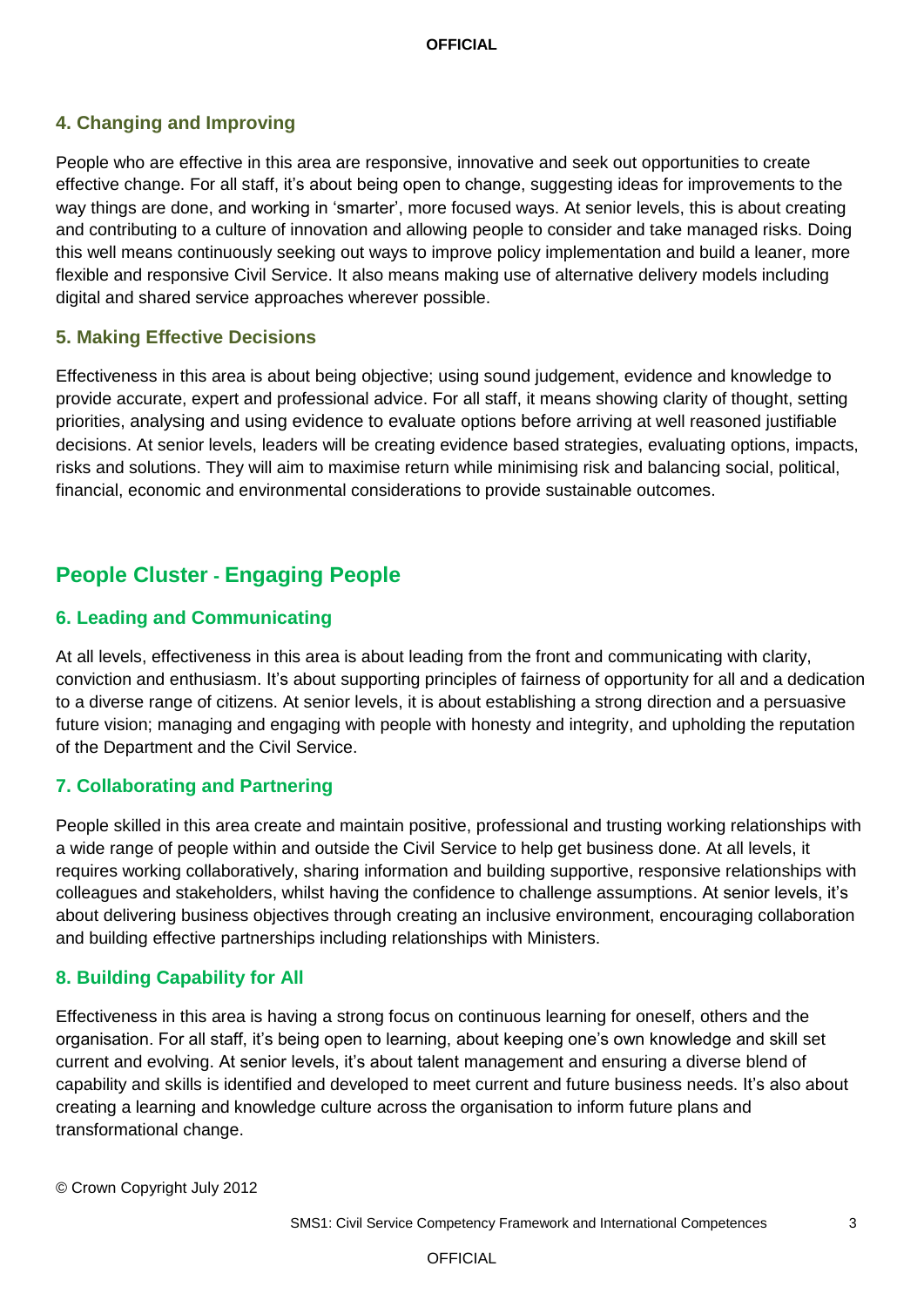# **Performance Cluster - Delivering Results**

## **9. Achieving Commercial Outcomes**

Being effective in this area is about maintaining an economic, long-term focus in all activities. For all, it"s about having a commercial, financial and sustainable mindset to ensure all activities and services are delivering added value and working to stimulate economic growth. At senior levels, it"s about identifying economic, market and customer issues and using these to promote innovative business models, commercial partnerships and agreements to deliver greatest value; and ensuring tight commercial controls of finances, resources and contracts to meet strategic priorities.

### **10. Delivering Value for Money**

Delivering value for money involves the efficient, effective and economic use of taxpayers' money in the delivery of public services. For all staff, it means seeking out and implementing solutions which achieve the best mix of quality and effectiveness for the least outlay. People who do this well base their decisions on evidenced information and follow agreed processes and policies, challenging these appropriately where they appear to prevent good value for money. At senior levels, effective people embed a culture of value for money within their area/function. They work collaboratively across boundaries to ensure that the Civil Service maximises its strategic outcomes within the resources available.

## **11. Managing a Quality Service**

Effectiveness in this area is about being organised to deliver service objectives and striving to improve the quality of service, taking account of diverse customer needs and requirements. People who are effective plan, organise and manage their time and activities to deliver a high quality and efficient service, applying programme and project management approaches to support service delivery. At senior levels, it is about creating an environment to deliver operational excellence and creating the most appropriate and cost effective delivery models for public services.

## **12. Delivering at Pace**

Effectiveness in this area means focusing on delivering timely performance with energy and taking responsibility and accountability for quality outcomes. For all staff, it"s about working to agreed goals and activities and dealing with challenges in a responsive and constructive way. At senior levels, it is about building a performance culture to deliver outcomes with a firm focus on prioritisation and addressing performance issues resolutely, fairly and promptly. It is also about leaders providing the focus and energy to drive activities forward through others and encourage staff to perform effectively during challenging and changing times.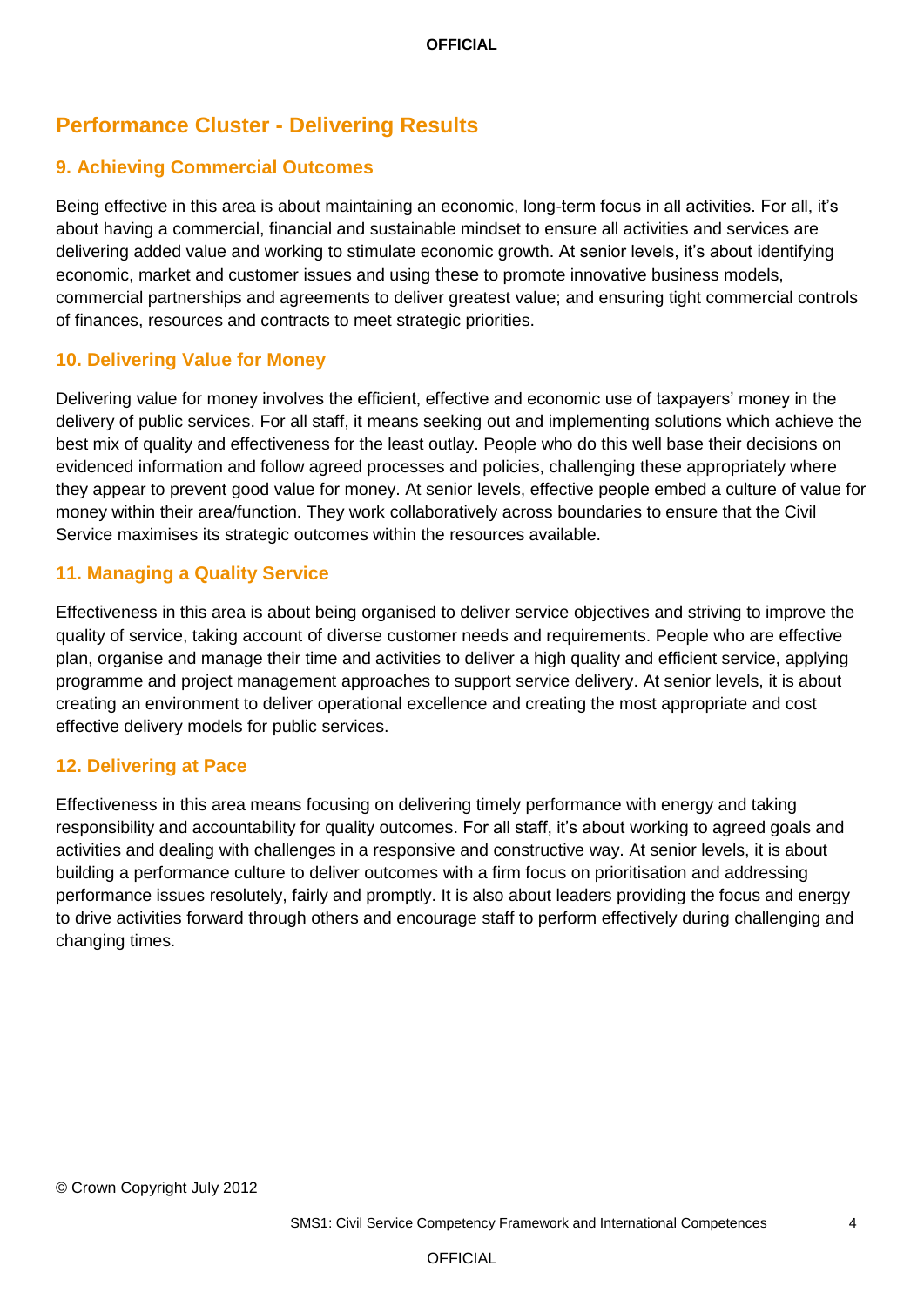| 1. Engaging Internationally                                                                                                                                                                                                                        |                                                                                                                                                                              |
|----------------------------------------------------------------------------------------------------------------------------------------------------------------------------------------------------------------------------------------------------|------------------------------------------------------------------------------------------------------------------------------------------------------------------------------|
| <b>Effective Behaviour</b>                                                                                                                                                                                                                         | <b>Ineffective Behaviour</b>                                                                                                                                                 |
| People who are effective are likely to                                                                                                                                                                                                             | People who are less effective are likely to                                                                                                                                  |
| Represent and actively promote, protect and balance the UK's national interest at                                                                                                                                                                  | Overlook or misjudge opportunities and risks. Fail to ensure the UK presence is felt                                                                                         |
| country/regional level. Offer a visible and effective presence at times of crisis.                                                                                                                                                                 | or the UK view heard.                                                                                                                                                        |
| Build and maintain strong and wide ranging networks at country and regional level.                                                                                                                                                                 | Engage or succeed with a narrow range of contacts. Lack influence with contacts or                                                                                           |
| Facilitate rapid access to information and leverage through networks at home and                                                                                                                                                                   | be reluctant to be tough with them when appropriate. Fail to differentiate between                                                                                           |
| internationally, including the UN, EU and other multilateral organisations                                                                                                                                                                         | UK and personal interests.                                                                                                                                                   |
| Quickly understand regional / country context and local sensitivities and encourage                                                                                                                                                                | Lack knowledge of key elements in the international landscape so impairing                                                                                                   |
| others to develop this knowledge. When appropriate, can use a language/s with a                                                                                                                                                                    | judgement and ability to influence. Where appropriate, be reluctant to develop                                                                                               |
| high level of proficiency to strengthen contacts and achieve UK interests. More                                                                                                                                                                    | appropriate language skills to increase impact. Fails to promote the learning of                                                                                             |
| widely promote the learning of languages.                                                                                                                                                                                                          | languages.                                                                                                                                                                   |
| Read the situation in a country / region, cross referencing information to make good<br>judgements, influence contacts and build tactical and strategic alliances. Anticipate<br>actions and responses of countries and non-state actors.          | Fail to understand the political climate in a country or fail to alert HMG to an issue.<br>Unable to anticipate responses and calculate level of risk in complex situations. |
| Communicate and negotiate persuasively and confidently in a range of situations,<br>tailoring messages to the international and local context. Aware of how their<br>behaviour can be perceived by others in different international environments. | Appear unconvincing or insincere, overly dominant or diffident. Lack depth or<br>impact or fail to tailor messages.                                                          |
| Set the management context leading diverse teams to deliver, embedding HMG                                                                                                                                                                         | Fail to provide messages about these behaviours to staff, resulting in ineffective                                                                                           |
| values and managing tensions between the global, UK and local context.                                                                                                                                                                             | teams and de-motivated workforce.                                                                                                                                            |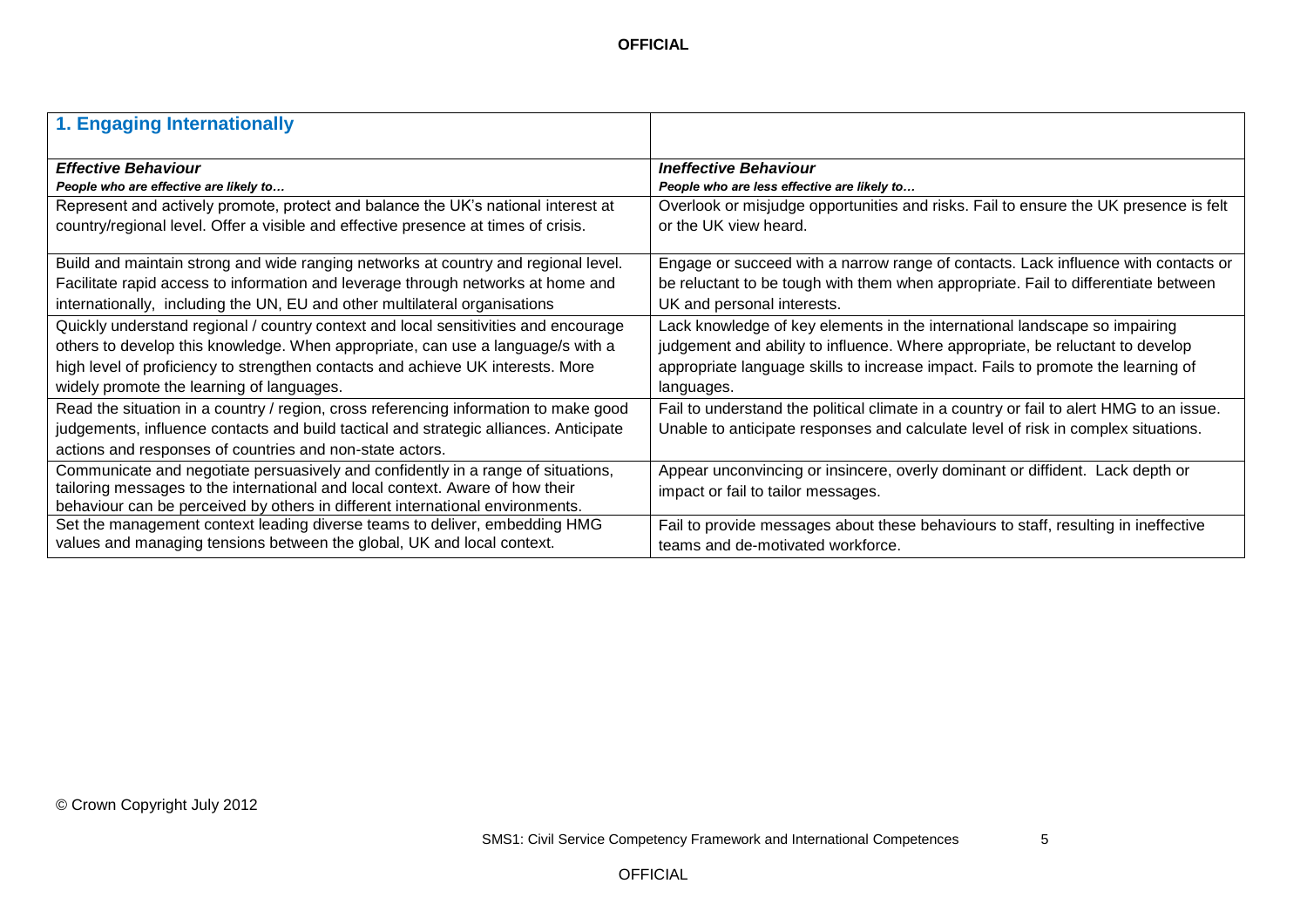| <b>2. Demonstrating Resilience</b>                                                   |                                                                                    |
|--------------------------------------------------------------------------------------|------------------------------------------------------------------------------------|
|                                                                                      |                                                                                    |
| <b>Effective Behaviour</b>                                                           | <b>Ineffective Behaviour</b>                                                       |
| People who are effective are likely to                                               | People who are less effective are likely to                                        |
| Actively lead, motivate, and inspire teams by demonstrating a culture of resilience  | Overlook opportunities to lead, support and develop. Push others beyond their      |
| within their country or region. Aware of the impact they have on their teams and the | limitations leading predominantly by instruction and not recognising or managing   |
| wider organisation.                                                                  | signs of stress or overload.                                                       |
| Identify issues within their teams and support them when they have setbacks and      | Fail to address or take into account their teams' concerns and priorities. Their   |
| challenges in an international context, enabling their teams to bounce back and      | teams feel isolated and unsupported. They are not open and honest about            |
| rebuild their resilience and confidence.                                             | challenges for their team.                                                         |
| Put mechanisms in place to manage pressure in an international context. This         | Become disengaged and isolated from colleagues when working in demanding           |
| includes contact with support networks, the wider organisation and ensuring they     | circumstances, leading to less focus on developing qualities of self-awareness and |
| access support when required.                                                        | resilience.                                                                        |
| Manage themselves and others effectively in complex international situations with    | Frequently or in critical circumstances fail to demonstrate required levels of     |
| perseverance and resolve. They bring others with them, recognising the risk that     | perseverance and resolve.                                                          |
| situations may get on top of individuals or teams, and manage this effectively.      |                                                                                    |
| Adapt to many different international environments and learn to handle difficult     | Rely on limited responses, showing an inflexible personal style regardless of      |
| situations and crises effectively in such contexts.                                  | environment. Fail to access support to maintain or develop resilience.             |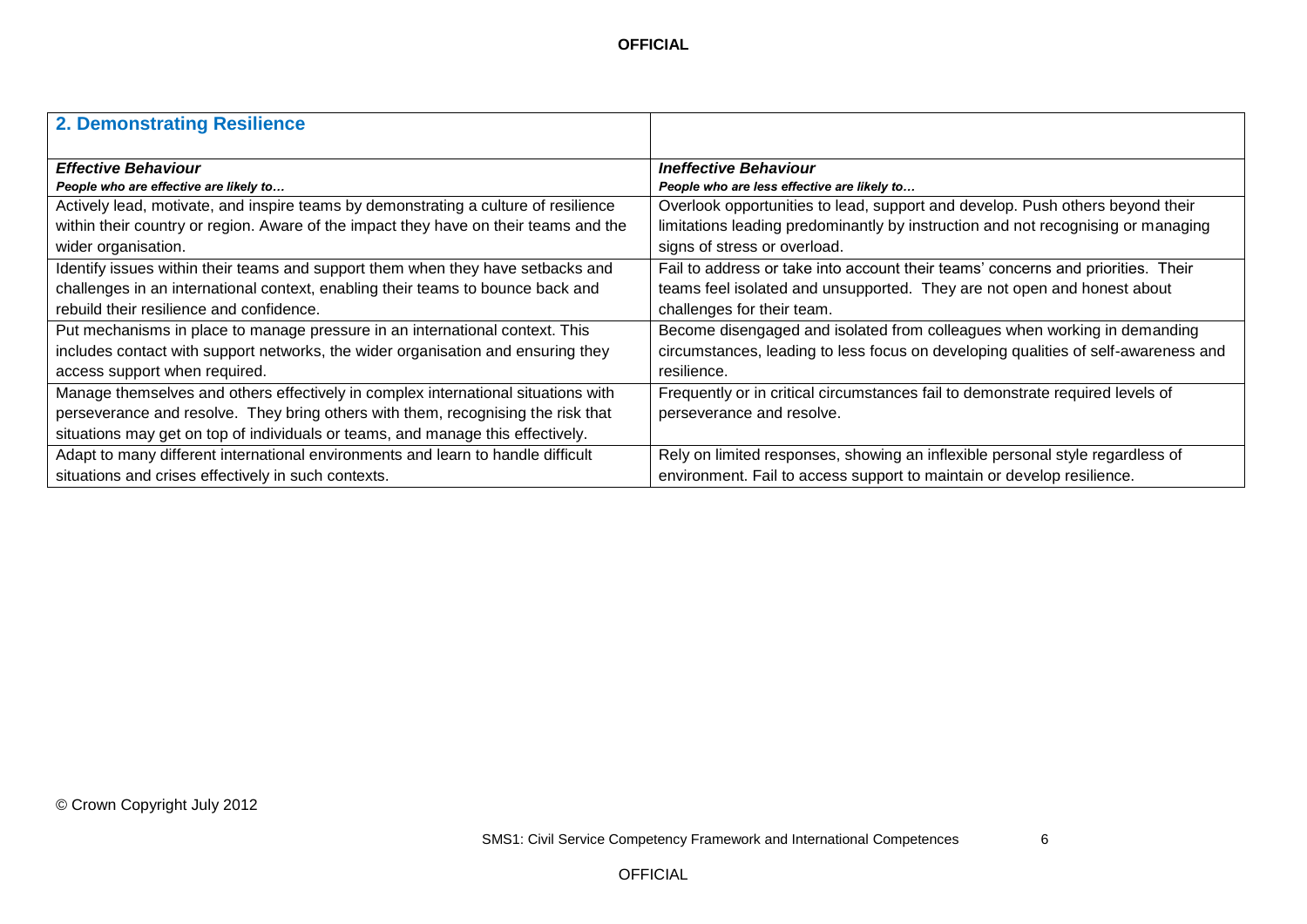| 3. Seeing the Big Picture                                                             |                                                                                       |
|---------------------------------------------------------------------------------------|---------------------------------------------------------------------------------------|
|                                                                                       |                                                                                       |
| <b>Effective Behaviour</b>                                                            | <b>Ineffective Behaviour</b>                                                          |
| People who are effective are likely to                                                | People who are less effective are likely to                                           |
| Anticipate and predict the long term impact of national and international             | Have limited insight into the changes and developments surrounding own area           |
| developments, including economic, political, environmental, social and technological, |                                                                                       |
| on own area                                                                           |                                                                                       |
| Identify and shape how own area fits within and supports the work of the Department   | Give limited attention to the bigger issues and interactions across departments and   |
|                                                                                       | outside the Civil Service when defining strategy                                      |
| Develop an in-depth insight into customers, citizens, services, communities and       | Lack insight into the wider context for own area - take a simplistic perspective on   |
| markets affected by their area and the wider public sector context                    | the issues and concerns of stakeholders                                               |
| Create joined up strategies and plans that have positive impact and add value for     | Develop strategies and plans with limited reference to the impact and value they will |
| stakeholders, citizens and communities                                                | bring to the key stakeholders and to citizens now and in the future                   |
| Shape strategies and plans which help put into practice and support the               | Maintain a narrow perspective – allow own area to become out of step or work          |
| Department's vision and long-term direction, including those shared with other        | against the overall objectives of the Department                                      |
| departments                                                                           |                                                                                       |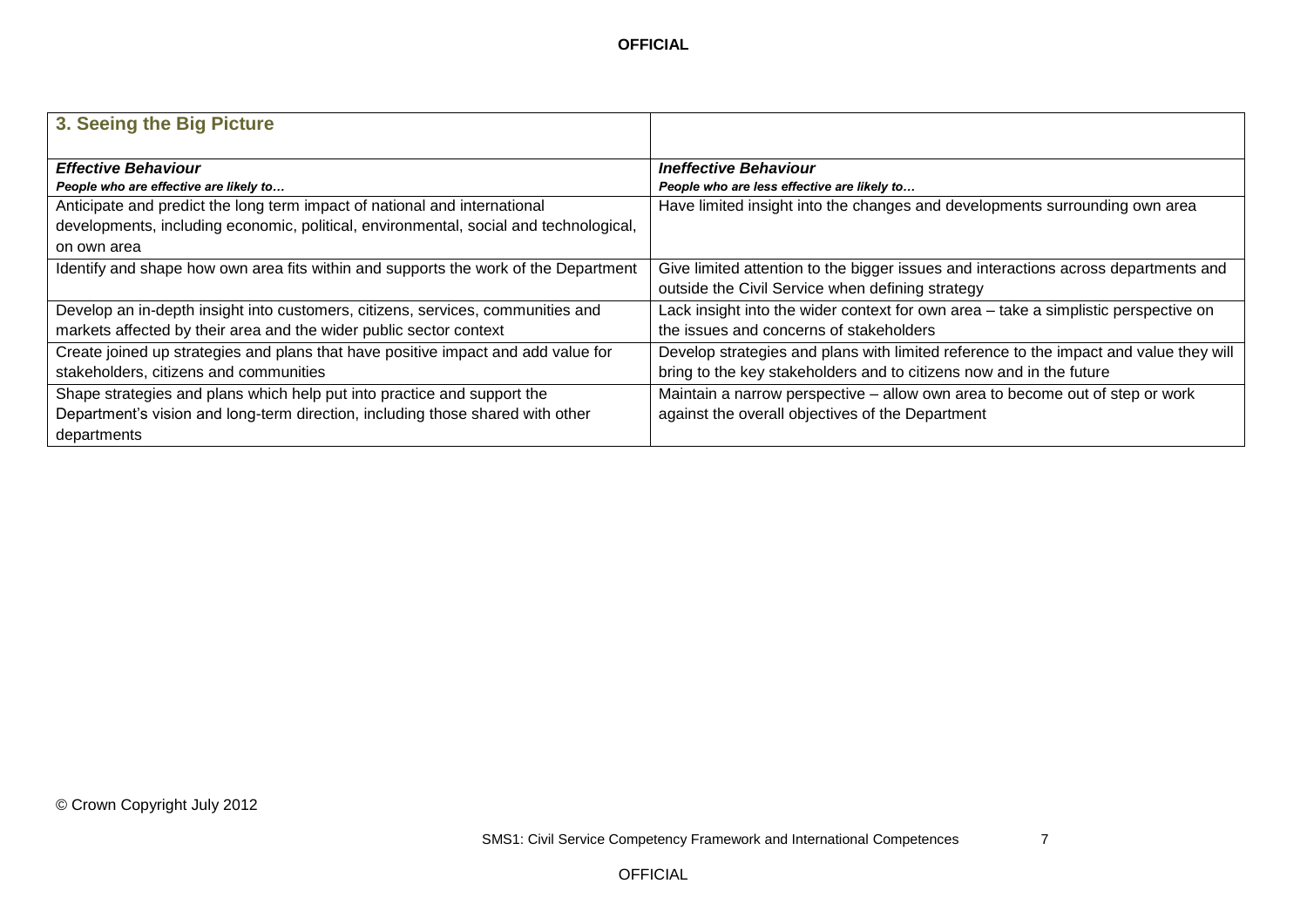| 4. Changing and Improving                                                               |                                                                                    |
|-----------------------------------------------------------------------------------------|------------------------------------------------------------------------------------|
|                                                                                         |                                                                                    |
| <b>Effective Behaviour</b>                                                              | <b>Ineffective Behaviour</b>                                                       |
| People who are effective are likely to                                                  | People who are less effective are likely to                                        |
| Seek and encourage ideas, improvements and measured risk taking within own area         | Restrict changes to own portfolio – do not integrate or align with change in other |
| to deliver better approaches and services                                               | areas                                                                              |
| Encourage a culture of imaginative thinking, seek to expand mindsets and genuinely      | Create a punitive environment for risk taking and responsive decision making -     |
| listen to ideas from employees and stakeholders                                         | show intolerance of mistakes                                                       |
| Identify step changes that quickly transform flexibility, responsiveness and quality of | Allow own area to become outdated and out of step with evolving changes and        |
| service                                                                                 | wider service requirements                                                         |
| Challenge the status quo in own and related areas to achieve value-adding               | Contribute to a culture of inertia across own portfolio of activities by focusing  |
| improvements and change                                                                 | managers on delivering things as they always have                                  |
| Lead the transformation of services to users, moving to a digital approach whenever     | Miss opportunities to use alternative delivery models                              |
| possible                                                                                |                                                                                    |
| Create effective plans, systems and governance to manage change and respond             | Adopt an unsystematic approach to change management – cause confusion about        |
| promptly to critical events                                                             | priorities and timelines                                                           |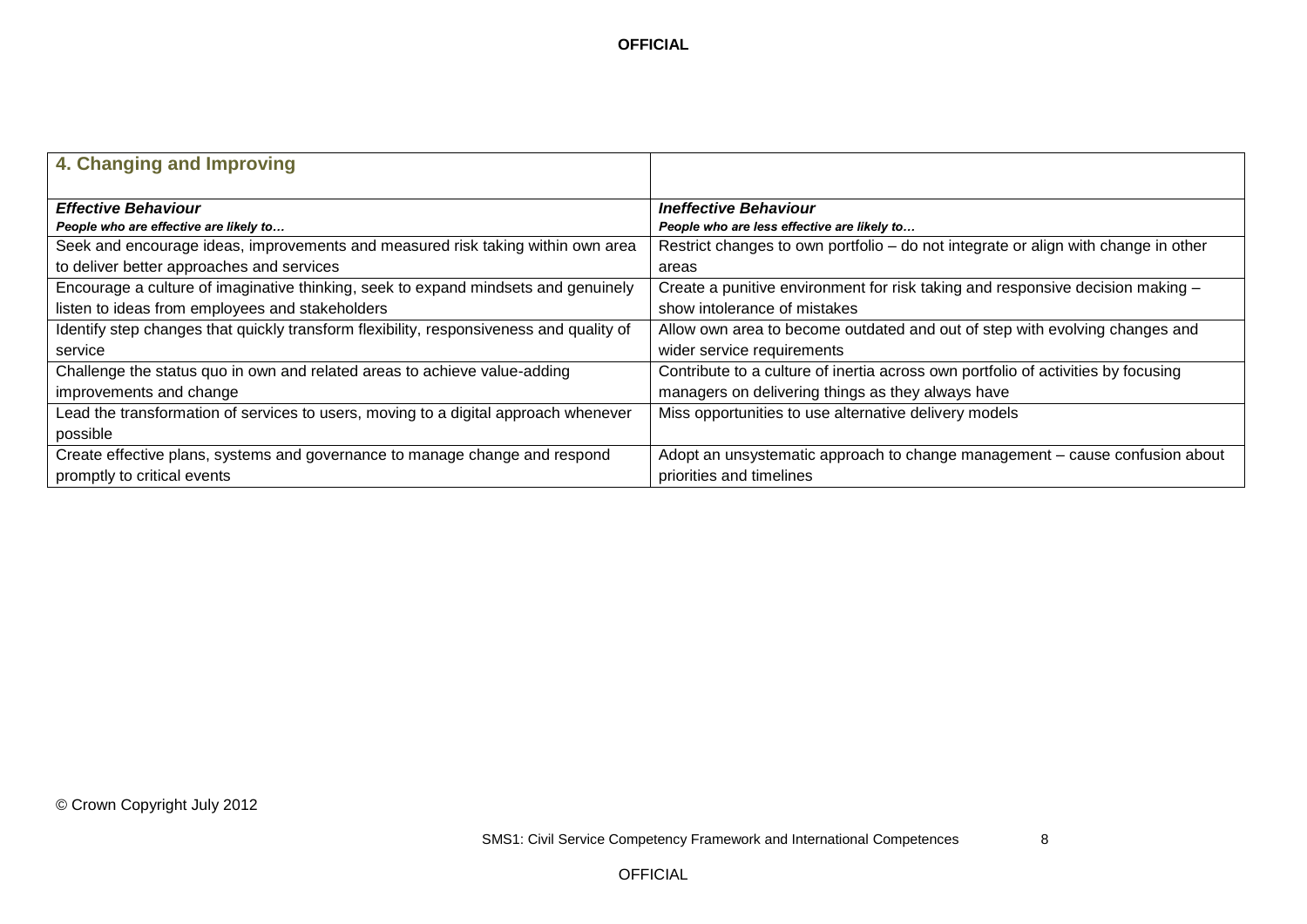| <b>5. Making Effective Decisions</b>                                                                                                                           |                                                                                                                                 |
|----------------------------------------------------------------------------------------------------------------------------------------------------------------|---------------------------------------------------------------------------------------------------------------------------------|
| <b>Effective Behaviour</b>                                                                                                                                     | <b>Ineffective Behaviour</b>                                                                                                    |
| People who are effective are likely to<br>Interpret a wide range of political and national pressures and influences to develop                                 | People who are less effective are likely to<br>Give limited consideration to long-term sustainability or diversity impacts when |
| strategies<br>Weigh up competing views to generate ways forward which will meet organisational                                                                 | shaping strategies and plans<br>Have to continually revisit decisions due to lack of or poor quality analysis and               |
| goals<br>Ensure involvement and consultation where necessary and take decisive action                                                                          | evidence<br>Fail to follow a broad consultation process when coming to key decisions                                            |
| when required<br>Articulate options and large-scale reputational risks and impacts, including economic,                                                        | Provide advice without full consideration of risk, scenarios and options                                                        |
| environmental, political and social, and recommend plans to manage and mitigate<br>Take quick, confident decisions at a strategic level to move things forward | Constantly change decisions based on new opinions, information or challenge                                                     |
| Outline direction of travel, recommendations and decisions for their area, taking                                                                              | Overlook key information relating to cost and implementation issues                                                             |
| account of financial and implementation issues                                                                                                                 |                                                                                                                                 |

| <b>6. Leading and Communicating</b>                                                   |                                                                                          |
|---------------------------------------------------------------------------------------|------------------------------------------------------------------------------------------|
| <b>Effective Behaviour</b>                                                            | <b>Ineffective Behaviour</b>                                                             |
| People who are effective are likely to                                                | People who are less effective are likely to                                              |
| Lead from the front, communicating and motivating people towards stretching goals     | Unable to translate, articulate and inspire people around vision and goals               |
| Actively promote the Department's reputation externally and internally - publicise    | Avoid activities to build profile within or outside the Department                       |
| successes widely                                                                      |                                                                                          |
| Inspire staff and delivery partners to engage fully with long term vision and purpose | Make limited effort to create clarity for others around strategy or purpose, leave staff |
| of the Department, supporting them to make sense of change                            | to work through changes on their own                                                     |
| Actively promote diversity and equality of opportunity inside and outside the Civil   | Disregard the need to consistently promote good diversity practice                       |
| Service                                                                               |                                                                                          |
| Communicate with conviction and clarity in the face of tough negotiations or          | Back down readily in the face of challenge or tough negotiations                         |
| challenges                                                                            |                                                                                          |
| Influence external partners, stakeholders and customers successfully - secure         | Lose focus under pressure and neglect the need to agree joint outcomes                   |
| mutually beneficial outcomes                                                          |                                                                                          |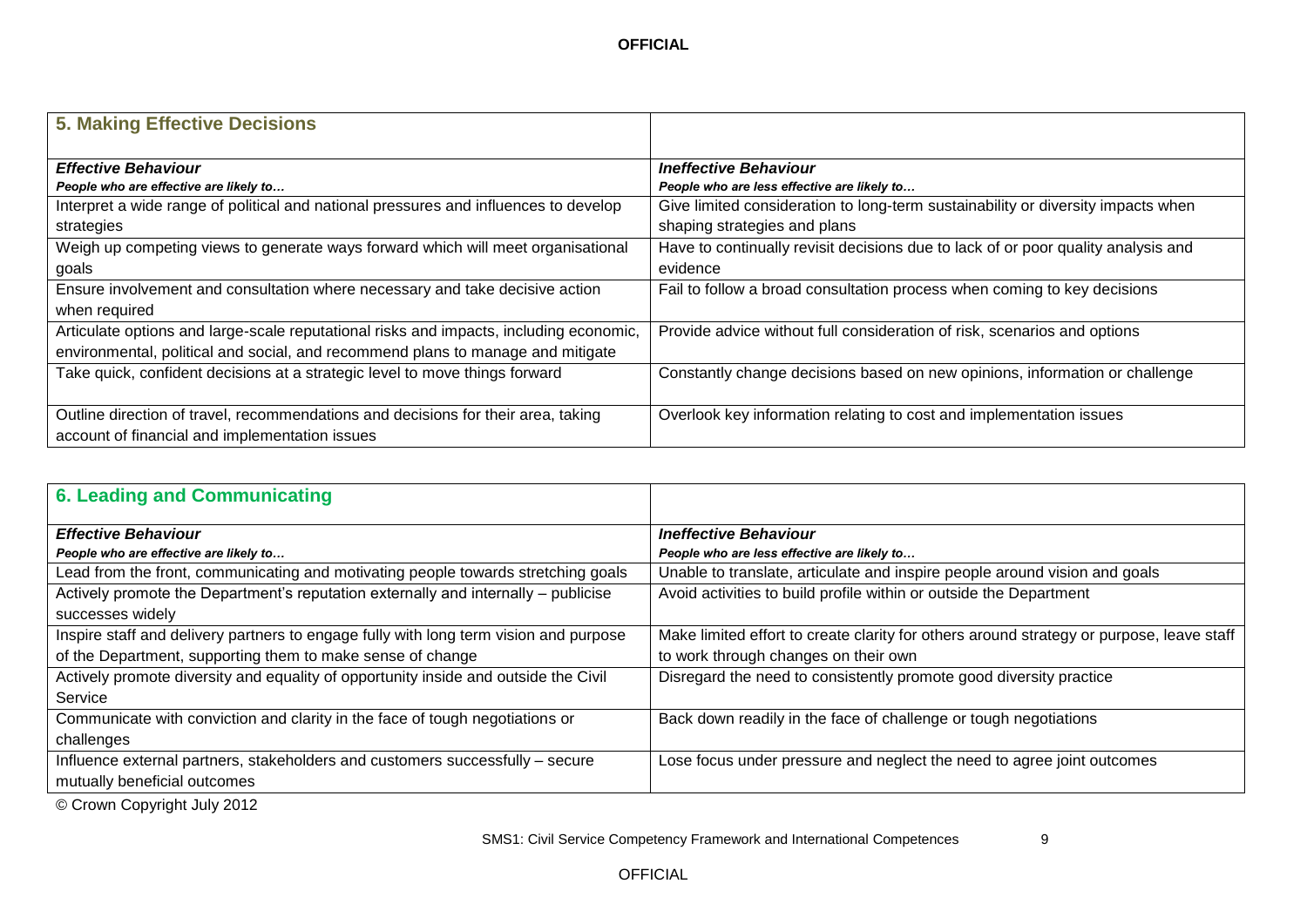| 7. Collaborating and Partnering                                                    |                                                                                      |
|------------------------------------------------------------------------------------|--------------------------------------------------------------------------------------|
| <b>Effective Behaviour</b>                                                         | <b>Ineffective Behaviour</b>                                                         |
| People who are effective are likely to                                             | People who are less effective are likely to                                          |
| Proactively create, maintain and promote a strong network of connections with      | Focus on delivery at the expense of building networks and effective relationships    |
| colleagues across the Department, wider Civil Service and externally               | across and beyond their area                                                         |
| Actively promote knowledge and resource sharing with peers and across functions    | Consistently protect resources and interests of own area at the expense of           |
|                                                                                    | Departmental priorities                                                              |
| Encourage and establish principles of working effectively across boundaries to     | Act selfishly to protect own area and resist involvement from external colleagues or |
| support the business                                                               | experts                                                                              |
| Encourage teams to engage with a variety of delivery partners and stakeholders and | Give teams limited support about how to work collaboratively with delivery partners, |
| listen to their feedback                                                           | discourage early engagement                                                          |
| Build high performing teams within own area, aligned around common goals           | Struggle to address low morale or de-motivation within teams; create boundary or     |
|                                                                                    | resource tensions between the teams                                                  |
| Set out clear expectations that bullying, harassment and discrimination are        | Permit unacceptable or disrespectful behaviour to persist in own area and with other |
| unacceptable                                                                       | teams                                                                                |

| 8. Building Capability for All                                                               |                                                                                             |
|----------------------------------------------------------------------------------------------|---------------------------------------------------------------------------------------------|
| <b>Effective Behaviour</b>                                                                   | <b>Ineffective Behaviour</b>                                                                |
| People who are effective are likely to                                                       | People who are less effective are likely to                                                 |
| Champion development, talent and career management for all staff and make                    | Allow delivery to dominate to the exclusion of learning and development activities, missing |
| learning a reality by encouraging and providing a range of development experiences           | out on longer term business benefits and ignoring the organisational learning dimension     |
| Create an inclusive environment, one from which all staff, including under-                  | Tolerate discriminatory thinking and practices when building capability in the              |
| represented groups, can benefit                                                              | organisation                                                                                |
| Encourage work-place based learning, ensure colleagues take responsibility for their         | Fail to ensure colleagues practise and share new learning of benefit to the business        |
| own learning and share it to build organisational capability                                 |                                                                                             |
| Devote dedicated time to supporting and empowering people through coaching and               | Focus resources on technical knowledge/ skills gaps at the expense of leadership            |
| mentoring and sharing expertise/knowledge                                                    | skills or development of future talent                                                      |
| Identify capability requirements to deliver Departmental 3-5 year strategy and grow          | Allow ineffective performance management which fails to narrow capability gaps for          |
| sustainable capability across all groups including those identified as having high potential | the organisation or grow available talent                                                   |
| Role model continuous learning and self development, evaluating own effectiveness            | Seldom seek feedback and fail to seize opportunities for personal development               |
| and growth and planning next learning steps accordingly                                      |                                                                                             |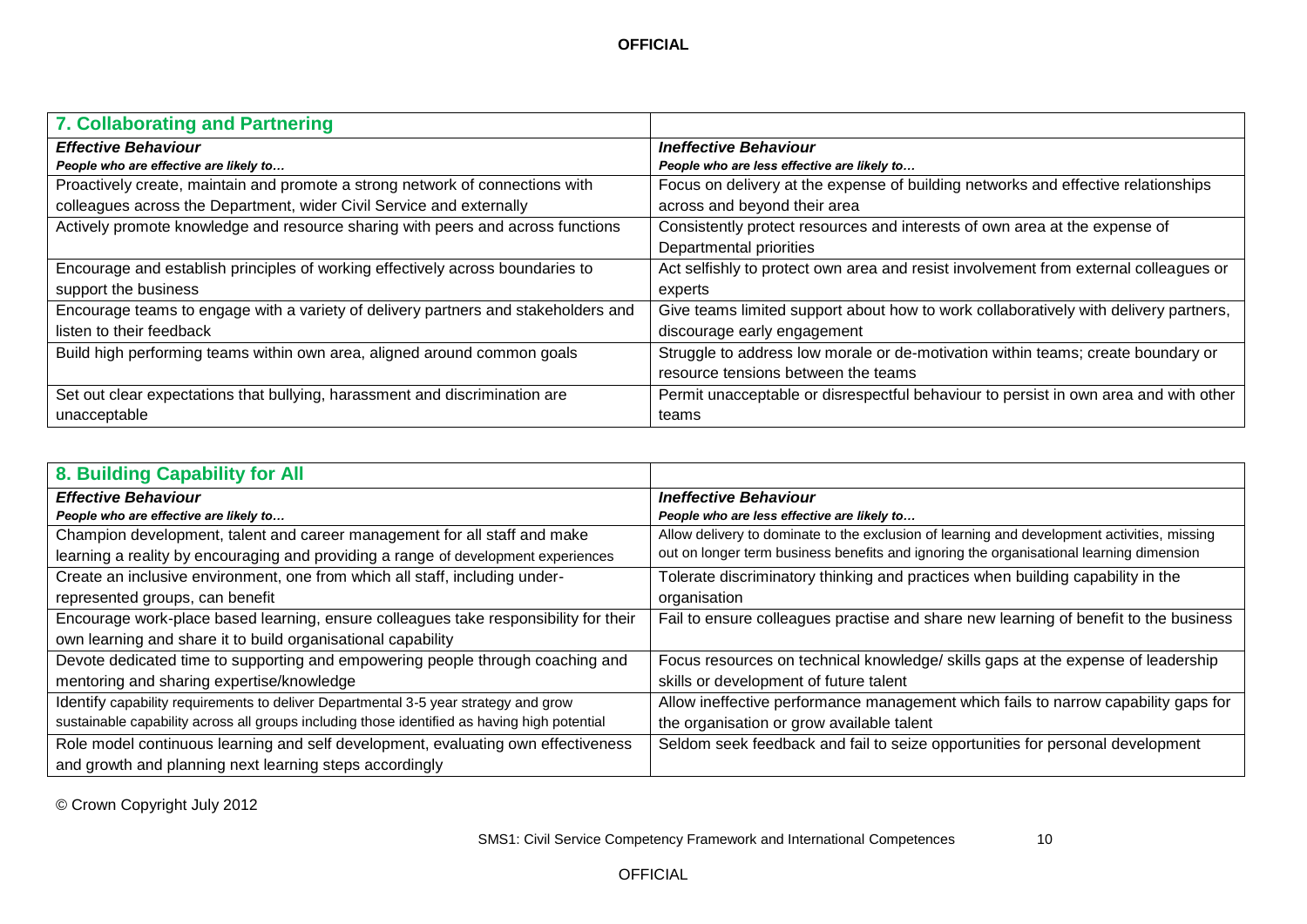| 9. Achieving Commercial Outcomes                                                      |                                                                                     |
|---------------------------------------------------------------------------------------|-------------------------------------------------------------------------------------|
| <b>Effective Behaviour</b>                                                            | <b>Ineffective Behaviour</b>                                                        |
| People who are effective are likely to                                                | People who are less effective are likely to                                         |
| Identify and implement different ways of working deployed in other sectors e.g. using | Overlook opportunities for collaboration with commercial partners to deliver more   |
| resources, assets and commercial arrangements                                         | sustainable outcomes                                                                |
| Promote a strong focus on the needs of customers, suppliers and other delivery        | Define success too narrowly and focus mostly on own concerns, ignoring              |
| partners to develop new commercial models for the delivery of policy and business     | opportunities to form commercial alliances which could support delivery             |
| goals                                                                                 |                                                                                     |
|                                                                                       |                                                                                     |
| Manage strategic commercial relationships and delivery arrangements actively and      | Show limited active management of commercial arrangements associated with           |
| effectively to provide ongoing value for money to the tax payer                       | delivery of policy and business outcomes                                            |
| Develop and apply market and economic understanding and insights, working with        | Rarely approach or see limited value in working proactively with commercial experts |
| commercial experts, to support sound commercial decision-making and                   | to support commercial activities                                                    |
| recommendations                                                                       |                                                                                     |
| Take a wide view, successfully achieving common goals with organisations that have    | Do little to manage the strategic commercial relationship with delivery partners    |
| different priorities                                                                  | resulting in little or no longer term information sharing or planning               |
| Ensure teams appreciate how market demands, investment decisions and other            | Allow teams to be unaware of important commercial considerations for suppliers      |
| commercial considerations such as funding and pricing models influence suppliers      | and other delivery partners                                                         |
| and the delivery of services                                                          |                                                                                     |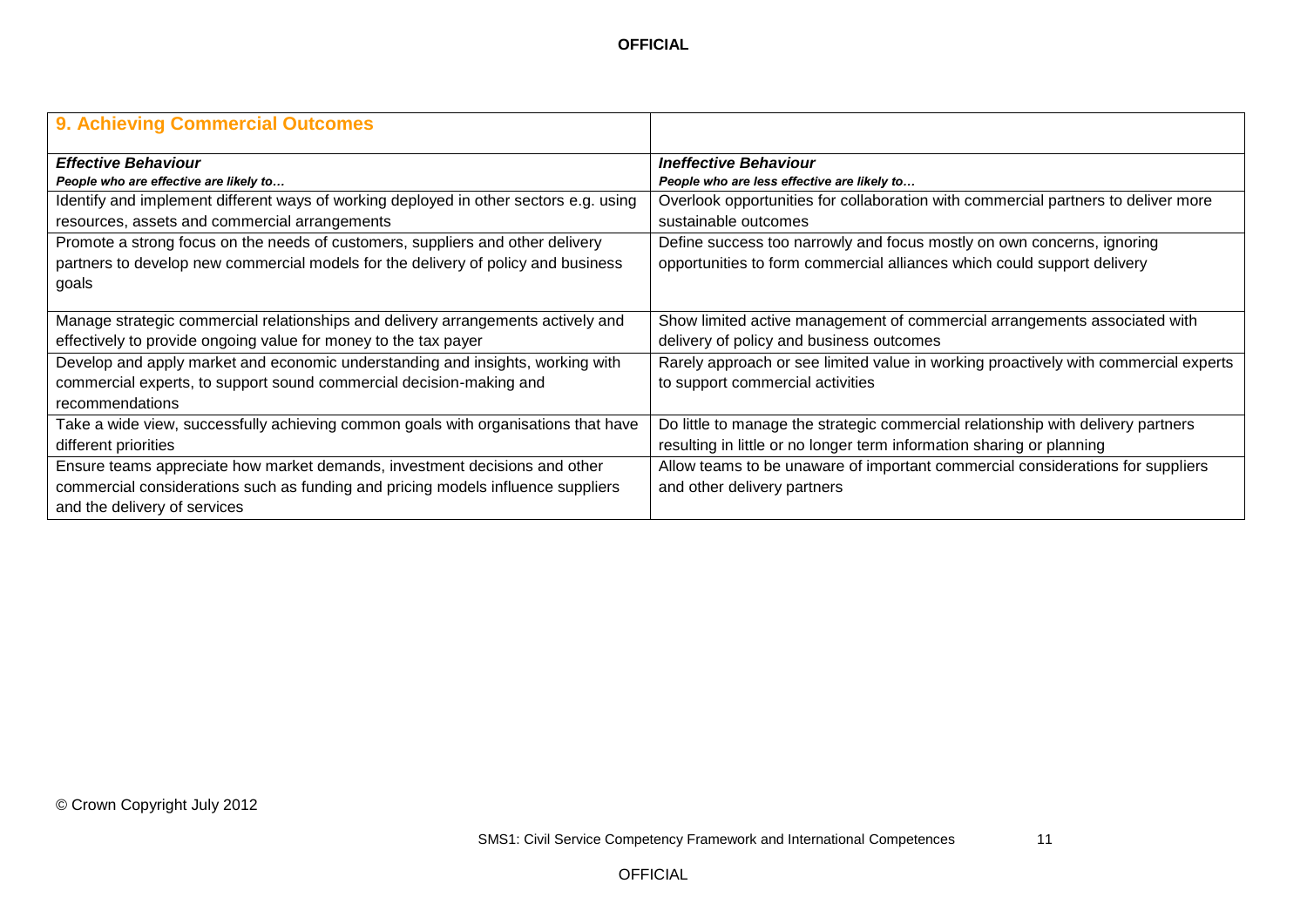| 10. Delivering Value for Money                                                                                           |                                                                                   |
|--------------------------------------------------------------------------------------------------------------------------|-----------------------------------------------------------------------------------|
| <b>Effective Behaviour</b>                                                                                               | <b>Ineffective Behaviour</b>                                                      |
| People who are effective are likely to                                                                                   | People who are less effective are likely to                                       |
| Understand the financial position of own area, the organisation and the wider                                            | Overlook opportunities to gather and make use of financial information in         |
| economy and recognise impacts of this when delivering services                                                           | development of policy and plans                                                   |
| Make and encourage strategic choices on spend, challenge high risk costly projects<br>and forgo non-priority expenditure | Take narrow view that low cost equates to good value                              |
| Promote and visibly demonstrate a culture of value for money in own area/function in                                     | Adopt a short-term, incremental view of resource thus compromising sustainability |
| order to focus managers on getting a good return for taxpayers' money                                                    | of resource savings                                                               |
| Interpret a wide range of financial and management information and use financial                                         | Rarely use financial or management information to support analysis and decision   |
| data effectively in decisions                                                                                            | making                                                                            |
| Develop robust business cases, with fully costed options identifying clear policy                                        | Recommend investment or cost not justified by the likely return                   |
| advantages and/or returns on investment to assist decision making                                                        |                                                                                   |
| Understand and manage the risks and cost-drivers for own areas of responsibility in                                      | Take a narrow approach to costs and cost-drivers                                  |
| the context of strategic priority                                                                                        |                                                                                   |

| <b>11. Managing a Quality Service</b>                                                   |                                                                                          |
|-----------------------------------------------------------------------------------------|------------------------------------------------------------------------------------------|
| <b>Effective Behaviour</b>                                                              | <b>Ineffective Behaviour</b>                                                             |
| People who are effective are likely to                                                  | People who are less effective are likely to                                              |
| Facilitate flexible use of resources across grades through innovative structuring of    | Maintain status quo in organisational structures and lack a flexible approach to         |
| teams and resources within own area                                                     | manage resources and services                                                            |
| Clarify and articulate the diverse requirements of customers and delivery partners to   | Spend limited time on seeking out and clarifying customer requirements of the            |
| support effective delivery                                                              | Department                                                                               |
| Use customer insight to determine and drive customer service outcomes and quality       | Not involve delivery partners sufficiently in delivering quality and customer service    |
| throughout own area                                                                     | outcomes                                                                                 |
| Translate complex aims into clear and manageable plans and determine resource           | Be unclear about overall service deliverables and resources required for                 |
| requirements to support implementation                                                  | implementation                                                                           |
| Maintain and improve service by managing risks to ensure own area and partners deliver  | Establish unrealistic or confusing priorities and plans, leading to inefficiency in      |
| against defined outcomes                                                                | service/overlaps between activities                                                      |
| Work collaboratively with customers or service delivery partners to manage, monitor and | Set service level agreements which cannot be delivered and fail to engage effectively or |
| deliver against service level agreements                                                | manage expectations with delivery partners                                               |